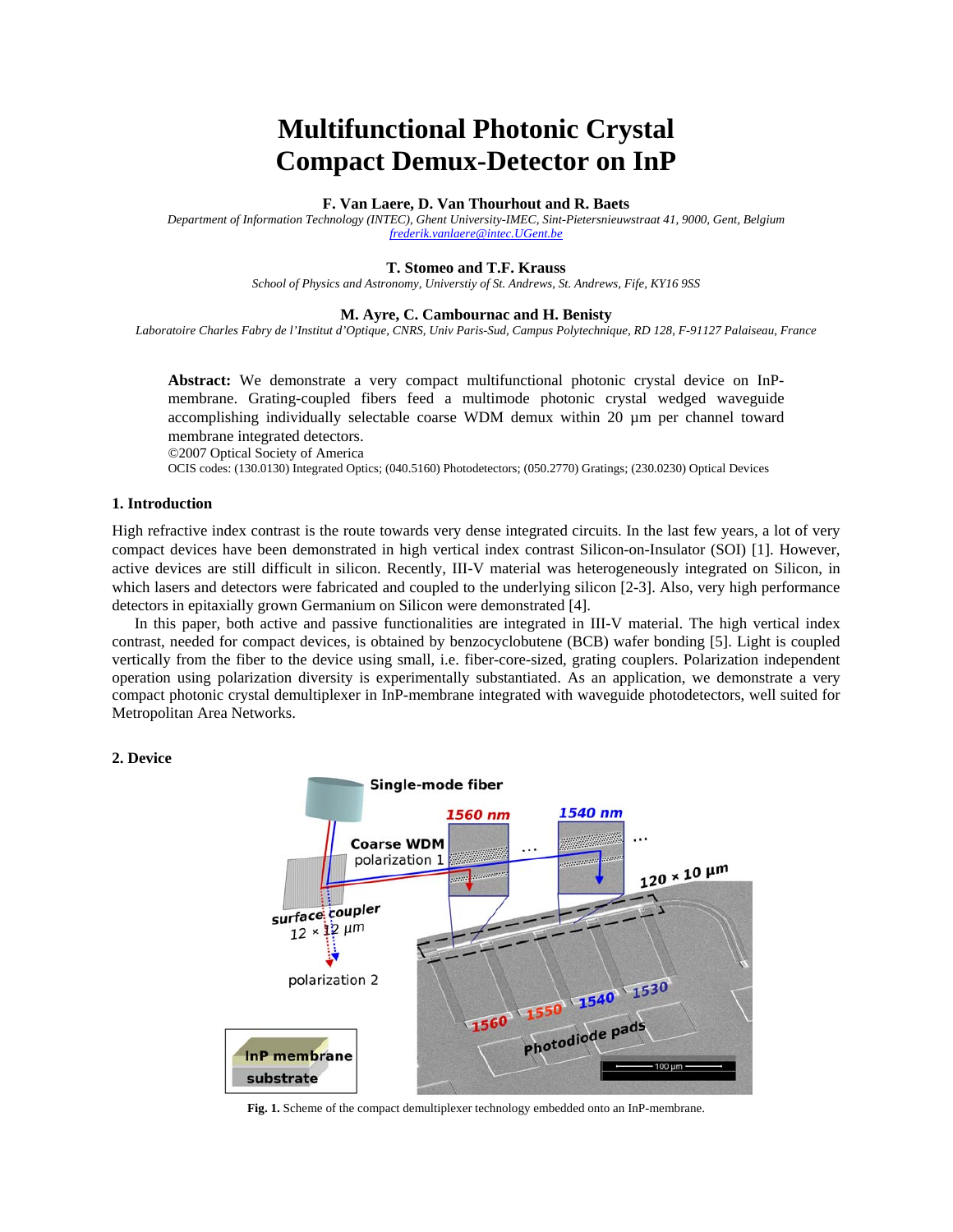The global device layout is shown in Fig. 1. The basic layer stack is a 300 nm-thick InP-membrane sandwiched between air and BCB (a low index polymer,  $n = 1.54$  at 1.55  $\mu$ m) on a host-substrate. Compact (12×12  $\mu$ m) surface grating couplers are used to inject light (near) vertically from single-mode fiber to waveguide [6]. Polarization diversity deals with the different fiber polarizations which are separated at the surface coupler [7]. The multiplex signals travel in a guide that becomes a highly specific multimode photonic crystal waveguide. This waveguide itself performs the spectrometer-demux action, as sketched here for two wavelengths, 1540 and 1560 nm. The optical carriers then reach a set of decoupled photodiodes, suited to provide telecom-rate photocurrents. In the following paragraphs we will describe the different components of the device in more detail.

## **3. Integrated p-i-n detectors on InP-membrane**

The layout of the p-i-n detector and the detector coupling principle are shown in Fig. 2. The light is first coupled from a single-mode fiber to an InP-membrane waveguide (slightly n-doped) by a compact grating coupler (Fig. 2 left) [6]. Coupling from InP-membrane waveguide to an underlying 500 nm InGaAs detector layer (Fig. 2 middle) is done evanescently. The first steps of the integration scheme involve detector mesa definition, followed by e-beam lithography of waveguides, photonic crystals (PhC), and gratings aligned to the mesas. After p-contact definition, the structure is bonded onto a host-substrate using BCB wafer bonding. After substrate and etch-stop layer removal, the n-contact is defined and access to the p-contact (now at the bottom side) through a via is provided. A crosssection of a fabricated detector structure is shown in Fig. 2 (right).

The measured dark current of the detector ( $12\times10$  µm in this case) is 4 nA at  $V_R = 0.5$  V reverse bias and the external responsivity (fiber to waveguide to detector) is  $\eta = 0.40$  A/W. The grating coupler efficiency is estimated to be 30–40%, which could be further increased by adding a bottom mirror to the grating [8].



**Fig. 2.** (Left) Input grating coupler. (Middle) Simulation of the waveguide-to-detector coupling (only p-contact taken into account). (Right) Cross-section of a fabricated structure (p-contact access through via not shown here).

## **4. Polarization diversity using grating couplers**

Gratings in a single waveguide configuration (previous section) are nearly perfectly polarizing. Thus, polarizationindependent operation can be obtained when using 2D gratings in a polarization diversity configuration [7]. We have implemented this approach, from fiber to detector. A 2D grating is put in the intersection of two near orthogonal waveguides. Both orthogonal polarization components from the light in the fiber couple to the TE mode of their own waveguide. At the output both arms are recombined in a detector (Fig. 3 left). For the measurement a fiber connected to a tunable laser is positioned over the input grating. The photocurrent is measured (reverse bias voltage of 0.5V) while changing the polarization of the input light randomly, using a polarization controller. This results in a polarization diversity loss (PDL) figure  $(I_{\text{max}}/I_{\text{min}})$  of only 0.35 dB (Fig. 3 right).



**Fig. 3.** Polarization diversity using 2D grating couplers. (Left) Sample layout prior to bonding. (Right) PDL measurement.